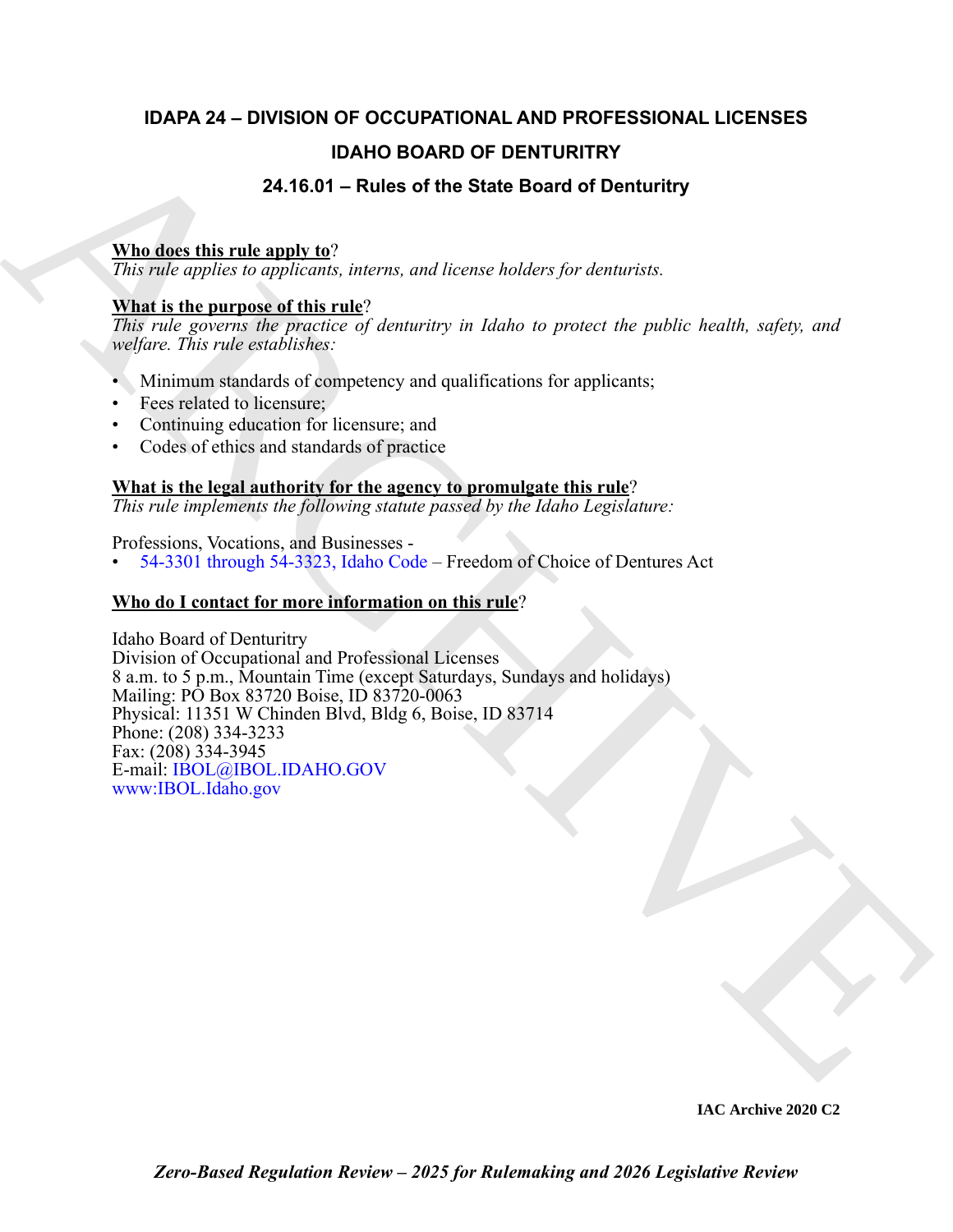# **Table of Contents**

#### 24.16.01 - Rules of the State Board of Denturitry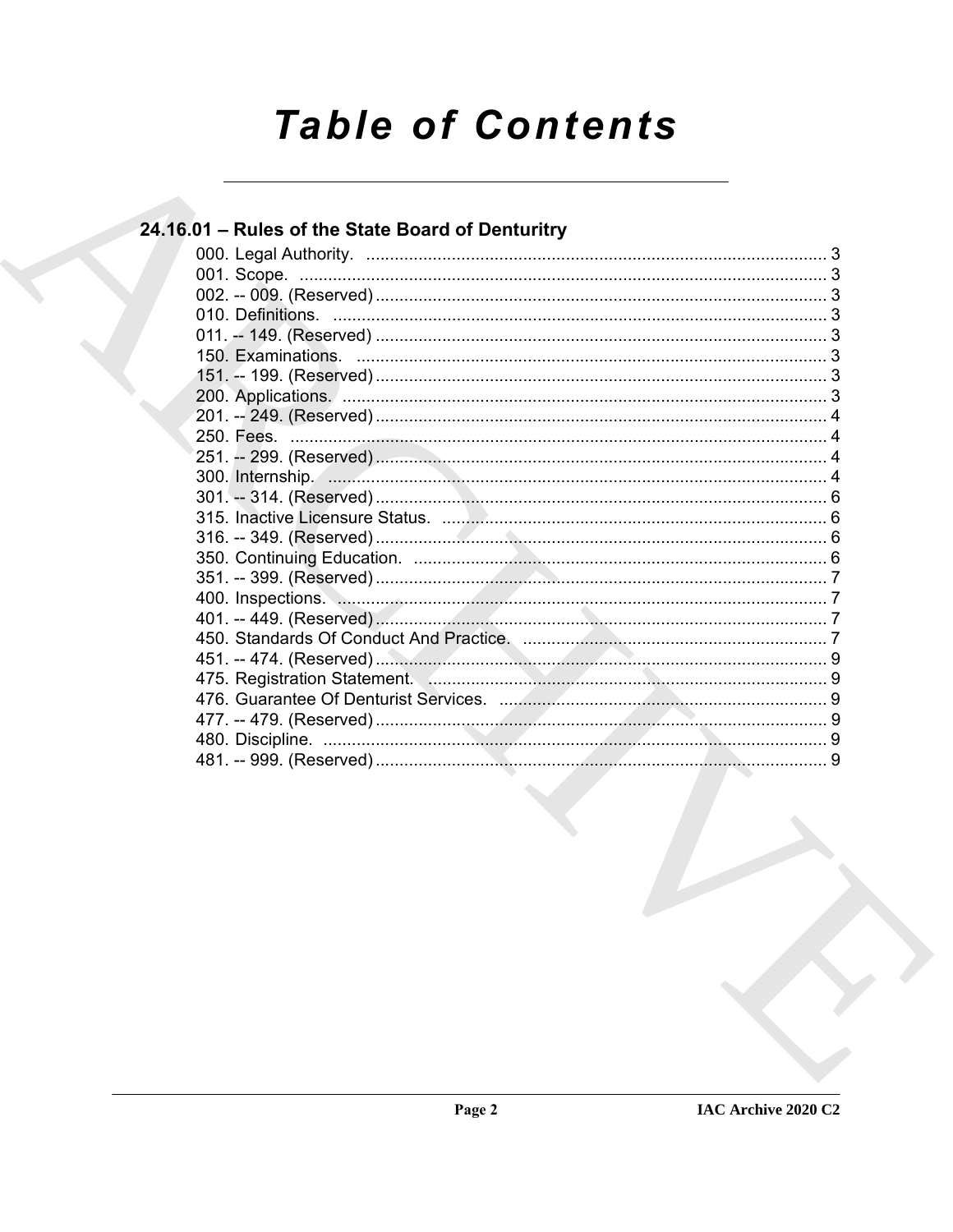#### **24.16.01 – RULES OF THE STATE BOARD OF DENTURITRY**

<span id="page-2-19"></span><span id="page-2-1"></span><span id="page-2-0"></span>

| 000. | LEGAL AUTHORITY.                                         |             |
|------|----------------------------------------------------------|-------------|
|      | These rules are promulgated pursuant to Section 54-3309. | $(7-1-21)T$ |
|      |                                                          |             |

<span id="page-2-20"></span><span id="page-2-2"></span>**001. SCOPE.**

These rules govern the practice of denturitry in Idaho. (7-1-21)T

#### <span id="page-2-3"></span>**002. -- 009. (RESERVED)**

#### <span id="page-2-12"></span><span id="page-2-4"></span>**010. DEFINITIONS.**

<span id="page-2-13"></span>**01. Denturist Services**. For purposes of the unconditional ninety (90) day guarantee prescribed in Section 54-3320(c), Idaho Code, denturist services include any and all prosthetic dental appliances and materials and/ or services related to the furnishing or supplying of such a denture, including prepatory work, construction, fitting, furnishing, supplying, altering, repairing or reproducing any prosthetic dental appliance or device. (7 furnishing, supplying, altering, repairing or reproducing any prosthetic dental appliance or device.

**Denture Technician.** A person who is limited to making, constructing, altering, reproducing or repairing of a full upper or lower removable prosthetic denture, the repairing of a removable partial upper or lower prosthetic denture but is not allowed to make an impression or come in direct contact with a patient. (7-1-21)T

#### <span id="page-2-5"></span>**011. -- 149. (RESERVED)**

#### <span id="page-2-14"></span><span id="page-2-6"></span>**150. EXAMINATIONS.**

<span id="page-2-16"></span>**01. Date of Licensure Examination**. The licensure examination will be held no less than two (2) times at such times and places as may be determined by the Board. (7-1-21) per year at such times and places as may be determined by the Board.

<span id="page-2-15"></span>**02.** Content. Examinations include both a written theory examination and a practical demonstration of  $(7-1-21)$ skills. (7-1-21)T

**03.** Grading. An applicant must obtain a score of seventy-five percent (75%) or better on each part of ination in order to pass the examination. (7-1-21) the examination in order to pass the examination.

#### <span id="page-2-18"></span><span id="page-2-17"></span>**04. Re-Examination**. (7-1-21)T

**a.** Applicants who fail either part or all of the examination will be required to make application and pay the required fees prior to being eligible to retake the failed part of the examination. (7-1-21)T

**b.** Applicants failing either part or all of the examination on the first attempt will not be required to complete any additional instruction prior to being eligible to make application and retake the examination. (7-1-21)T

**c.** Applicants failing either part or all of the examination on a second attempt and all subsequent attempts are not eligible to make application and retake the examination within one (1) year of the date of the examination failure The Board may recommend additional course work or clinical work for any applicant who has failed an examination two (2) or more times. (7-1-21)T

#### <span id="page-2-7"></span>**151. -- 199. (RESERVED)**

#### <span id="page-2-9"></span><span id="page-2-8"></span>**200. APPLICATIONS.**

Hence the special state and to Society 24-3388.<br>
(C-1-2117<br>
Hence I also special state and the special state and the special state of the special state and the special state<br>
(ii). A CHIVE CONTINUES State and the special **01. Application Form for Licensure**. Applications for licensure must be made on forms approved by the Board and furnished by the Division of Occupational and Professional Licenses and include all other documents necessary to establish the applicant meets the requirements for licensure except examination and is eligible to take the licensure examination. (7-1-21)T

#### <span id="page-2-11"></span><span id="page-2-10"></span>**02. Authorization for Examination**. (7-1-21)T

**a.** After the Board evaluates the applicant's qualifications to take the examination the applicant will ed in writing of the approval or denial, and, if denied, the reason for the denial. (7-1-21) be notified in writing of the approval or denial, and, if denied, the reason for the denial.

**b.** At the time the Board approves an applicant to take the examination the Board will set the date and location(s) of the next examination if it has not already been set. Approved applicants will be notified of the date and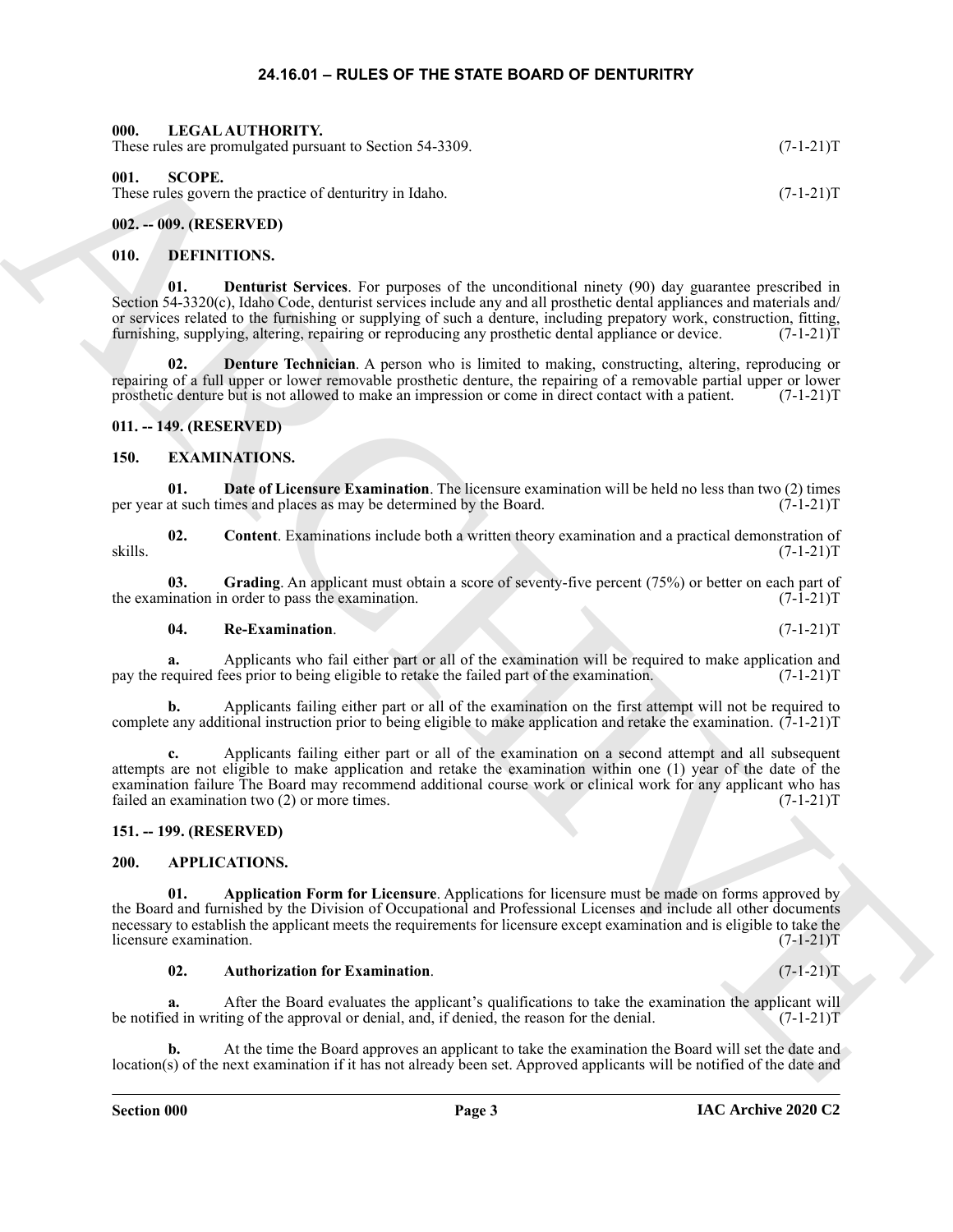#### <span id="page-3-0"></span>**201. -- 249. (RESERVED)**

#### <span id="page-3-4"></span><span id="page-3-1"></span>**250. FEES.**

| <b>FEE TYPE</b>                        | <b>AMOUNT</b><br>(Not to Exceed) |
|----------------------------------------|----------------------------------|
| License Application and Examination    | \$300                            |
| License Application and Re-examination | \$300                            |
| Intern Application and Permit          | \$300                            |
| Initial License                        | \$300                            |
| Inactive License                       | \$50                             |
| <b>Annual Renewal</b>                  | \$750                            |
|                                        |                                  |

#### <span id="page-3-2"></span>**251. -- 299. (RESERVED)**

#### <span id="page-3-6"></span><span id="page-3-5"></span><span id="page-3-3"></span>**300. INTERNSHIP.**

|                          | location(s) of the next examination.                                                                                                                                    |                                  | $(7-1-21)T$                                                                            |
|--------------------------|-------------------------------------------------------------------------------------------------------------------------------------------------------------------------|----------------------------------|----------------------------------------------------------------------------------------|
| 201. -- 249. (RESERVED)  |                                                                                                                                                                         |                                  |                                                                                        |
| 250.<br>FEES.            |                                                                                                                                                                         |                                  |                                                                                        |
|                          |                                                                                                                                                                         |                                  |                                                                                        |
|                          | <b>FEE TYPE</b>                                                                                                                                                         | <b>AMOUNT</b><br>(Not to Exceed) |                                                                                        |
|                          | License Application and Examination                                                                                                                                     | \$300                            |                                                                                        |
|                          | License Application and Re-examination                                                                                                                                  | \$300                            |                                                                                        |
|                          | Intern Application and Permit                                                                                                                                           | \$300                            |                                                                                        |
|                          | <b>Initial License</b>                                                                                                                                                  | \$300                            |                                                                                        |
|                          | Inactive License                                                                                                                                                        | \$50                             |                                                                                        |
|                          | <b>Annual Renewal</b>                                                                                                                                                   | \$750                            |                                                                                        |
|                          |                                                                                                                                                                         |                                  | $(7-1-21)T$                                                                            |
| 251. -- 299. (RESERVED)  |                                                                                                                                                                         |                                  |                                                                                        |
| 300.                     | <b>INTERNSHIP.</b>                                                                                                                                                      |                                  |                                                                                        |
| 01.                      | Requirements and Conditions for Internship.                                                                                                                             |                                  | $(7-1-21)T$                                                                            |
| a.                       | To be eligible for internship the applicant must have completed:                                                                                                        |                                  | $(7-1-21)T$                                                                            |
| i.                       | The educational requirements set forth in Section 54-3310(b), Idaho Code; or                                                                                            |                                  | $(7-1-21)T$                                                                            |
| ii.<br>application.      | Have denturitry experience of three $(3)$ years within the five $(5)$ years immediately preceding                                                                       |                                  | $(7-1-21)T$                                                                            |
|                          | Where an internship is established based on experience, the internship is valid only while the intern                                                                   |                                  |                                                                                        |
| b.                       | is actively pursuing completion of Idaho licensure requirements.                                                                                                        |                                  |                                                                                        |
| c.                       | Application must be made on forms provided by the Division of Occupational and Professional                                                                             |                                  |                                                                                        |
| Licenses and must:<br>i. | Document the location of practice;                                                                                                                                      |                                  |                                                                                        |
| ii.                      | Include the name and address of the supervising denturist or dentist;                                                                                                   |                                  |                                                                                        |
| iii.                     | Include a sworn or affirmed statement by the supervising denturist or dentist;                                                                                          |                                  |                                                                                        |
| iv.                      | Include a sworn or affirmed statement by the supervisor accepting supervision of the intern;                                                                            |                                  | $(7-1-21)T$<br>$(7-1-21)T$<br>$(7-1-21)T$<br>$(7-1-21)T$<br>$(7-1-21)T$<br>$(7-1-21)T$ |
| V.                       | Include a sworn statement by applicant that he is knowledgeable of law and rules and will abide by<br>all requirements of such law and rules; and                       |                                  |                                                                                        |
| vi.                      | Include such other information necessary to establish applicant's qualifications for licensure as a<br>denturist and establish compliance with pre-intern requirements. |                                  | $(7-1-21)T$<br>$(7-1-21)T$                                                             |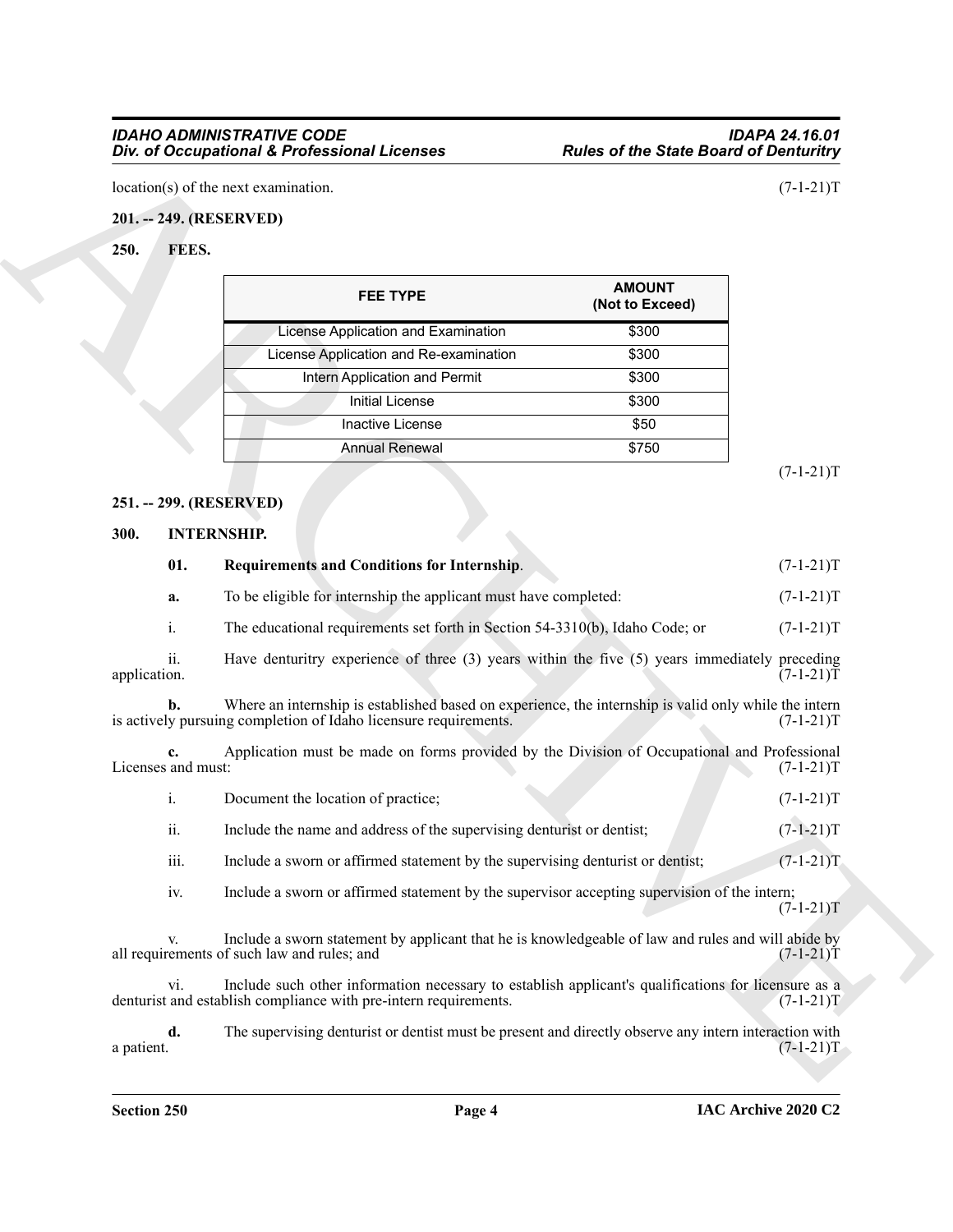#### <span id="page-4-4"></span><span id="page-4-3"></span><span id="page-4-2"></span><span id="page-4-1"></span><span id="page-4-0"></span>*IDAHO ADMINISTRATIVE CODE IDAPA 24.16.01* **Div. of Occupational & Professional Licenses**

|                               | Div. of Occupational & Professional Licenses                                                                                                                                                                                                                     | <b>Rules of the State Board of Denturitry</b> |
|-------------------------------|------------------------------------------------------------------------------------------------------------------------------------------------------------------------------------------------------------------------------------------------------------------|-----------------------------------------------|
| е.                            | Two (2) years of internship under the supervision of a licensed denturist must be completed in not<br>less than twenty-four $(24)$ months and may not exceed thirty $(30)$ months except as approved by the Board. $(7-1-21)$ T                                  |                                               |
| 02.<br>preceding application: | <b>Internship Equivalency.</b> A person is considered to have the equivalent of two (2) years internship<br>under a licensed denturist who has met and verifies one (1) of the following within the five (5) years immediately                                   | $(7-1-21)T$                                   |
| a.                            | Two (2) years internship as a denture lab technician under a licensed dentist; or                                                                                                                                                                                | $(7-1-21)T$                                   |
| b.                            | Two $(2)$ years in the military as a denture lab technician; or                                                                                                                                                                                                  | $(7-1-21)T$                                   |
| c.                            | Three (3) years experience as a denturist under licensure in another state or Canada.                                                                                                                                                                            | $(7-1-21)T$                                   |
| 03.<br>licensure.             | Internship Not to Exceed One Year. Internship not to exceed one (1) year acquired through a<br>formal training program in an acceptable school will be accepted toward the two (2) year required internship for                                                  | $(7-1-21)T$                                   |
| 04.                           | Training Requirements. Each year of required internship consists of two thousand (2,000) clock<br>hours of training and performance of the following minimum procedures for licensure.                                                                           | $(7-1-21)T$                                   |
| a.<br>following:              | Procedures include all steps required in constructing a finished denture but are not limited to the                                                                                                                                                              | $(7-1-21)T$                                   |
| i.                            | Patient charting -- thirty-six (36) minimum.                                                                                                                                                                                                                     | $(7-1-21)T$                                   |
| ii.                           | Operatory sanitation -- thirty-six (36) minimum.                                                                                                                                                                                                                 | $(7-1-21)T$                                   |
| iii.                          | Oral examination -- thirty-six (36) minimum.                                                                                                                                                                                                                     | $(7-1-21)T$                                   |
| iv.                           | Impressions, preliminary and final (pour models, custom trays) -- thirty-six (36) minimum.                                                                                                                                                                       | $(7-1-21)T$                                   |
| V.                            | Bite registrations -- twelve (12) minimum.                                                                                                                                                                                                                       | $(7-1-21)T$                                   |
| vi.                           | Articulations -- twelve (12) minimum.                                                                                                                                                                                                                            | $(7-1-21)T$                                   |
| vii.                          | Set ups -- twelve (12) minimum.                                                                                                                                                                                                                                  | $(7-1-21)T$                                   |
| viii.                         | Try ins $-$ twelve $(12)$ minimum.                                                                                                                                                                                                                               | $(7-1-21)T$                                   |
| ix.                           | Processing (wax up, flask-boil out, packing, grind-polish) -- thirty-six (36) minimum.                                                                                                                                                                           | $(7-1-21)T$                                   |
| х.                            | Delivery-post adjustment -- thirty-six (36) minimum.                                                                                                                                                                                                             | $(7-1-21)T$                                   |
| b.                            | Processed relines (one (1) plate = one (1) unit) -- twenty-four (24) units.                                                                                                                                                                                      | $(7-1-21)T$                                   |
| c.                            | Tooth repairs -- forty-eight (48) minimum.                                                                                                                                                                                                                       | $(7-1-21)T$                                   |
| d.                            | Broken or fractured plates or partials -- forty-eight (48) minimum.                                                                                                                                                                                              | $(7-1-21)T$                                   |
| 05.                           | Reporting Requirements. Interns must file reports, attested to by the supervisor, with the Board<br>on forms provided by the Division of Occupational and Professional Licenses on a monthly basis and recapped at<br>termination or completion of the training. | $(7-1-21)T$                                   |
| 06.                           | <b>Denture Clinic Requirements.</b> Denture clinic requirements for approved internship training:                                                                                                                                                                | $(7-1-21)T$                                   |
|                               |                                                                                                                                                                                                                                                                  |                                               |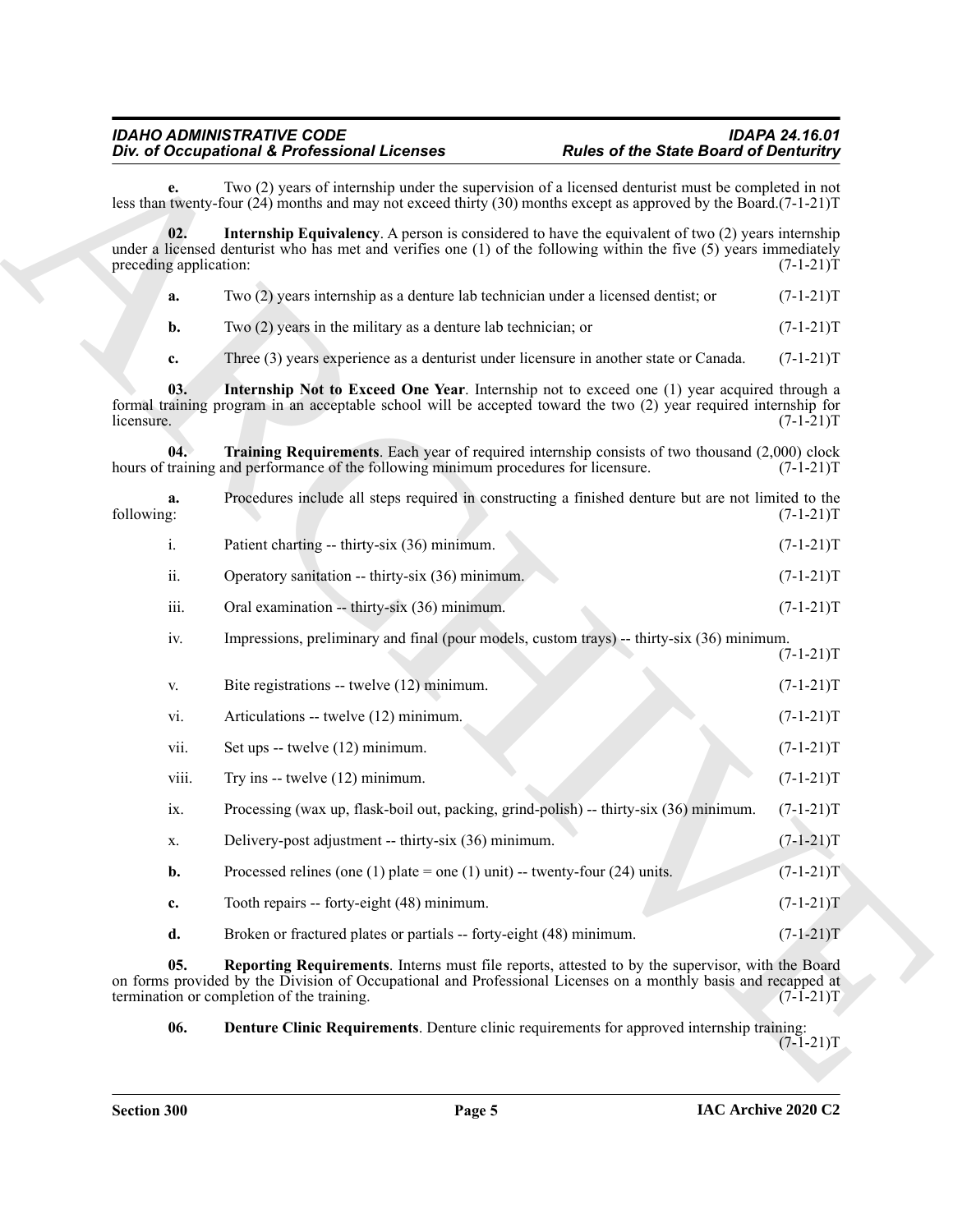#### <span id="page-5-9"></span>*IDAHO ADMINISTRATIVE CODE IDAPA 24.16.01* **Div. of Occupational & Professional Licenses**

|                                        | Div. of Occupational & Professional Licenses                                                           | <b>Rules of the State Board of Denturitry</b>                                                                                                                                                                                                                                                                                                   |             |
|----------------------------------------|--------------------------------------------------------------------------------------------------------|-------------------------------------------------------------------------------------------------------------------------------------------------------------------------------------------------------------------------------------------------------------------------------------------------------------------------------------------------|-------------|
| a.<br>the clinic on a full time basis. |                                                                                                        | There may not be more than one (1) internee per licensed denturist or dentist who is practicing at                                                                                                                                                                                                                                              | $(7-1-21)T$ |
| b.                                     |                                                                                                        | There must be a separate work station in the laboratory area for each intern with standard<br>equipment, i.e. lathe, torch and storage space. The intern must provide necessary hand tools to perform the duties of<br>the denture profession. Use of the operatory facilities and other equipment will be shared with the intern. $(7-1-21)$ T |             |
| 07.                                    | <b>Internship Supervisor Requirements.</b>                                                             |                                                                                                                                                                                                                                                                                                                                                 | $(7-1-21)T$ |
| a.                                     | A supervisor must:                                                                                     |                                                                                                                                                                                                                                                                                                                                                 | $(7-1-21)T$ |
| i.                                     | Be approved in advance by the Board for each internship.                                               |                                                                                                                                                                                                                                                                                                                                                 | $(7-1-21)T$ |
| ii.                                    | or by any other jurisdiction for five (5) years immediately prior to being approved as the supervisor. | Not have been the subject of any disciplinary action by the Board, by the Idaho Board of Dentistry                                                                                                                                                                                                                                              | $(7-1-21)T$ |
| $\mathbf{b}$ .                         | A supervisor that is a denturist must:                                                                 |                                                                                                                                                                                                                                                                                                                                                 | $(7-1-21)T$ |
| these rules; and                       |                                                                                                        | Hold an Idaho denturist license that is current and in good standing and is renewed as provided in                                                                                                                                                                                                                                              | $(7-1-21)T$ |
| ii.                                    | being approved as the supervisor.                                                                      | Have actively practiced denturitry for at least three $(3)$ of the five $(5)$ years immediately prior to                                                                                                                                                                                                                                        | $(7-1-21)T$ |
| c.                                     | A supervisor that is a dentist must:                                                                   |                                                                                                                                                                                                                                                                                                                                                 | $(7-1-21)T$ |
|                                        | Chapter 9, Title 54, Idaho Code; and                                                                   | Hold an Idaho dentist license that is current and in good standing and is renewed as provided in                                                                                                                                                                                                                                                | $(7-1-21)T$ |
| 11.                                    | three $(3)$ of the five $(5)$ years immediately prior to being approved as a supervisor.               | Have actively practiced general dentistry, or a dental specialty accepted by the Board, for at least                                                                                                                                                                                                                                            | $(7-1-21)T$ |
| d.<br>intern at a time.                |                                                                                                        | Supervise only one $(1)$ intern. A supervisor will not be approved to supervise more than one $(1)$                                                                                                                                                                                                                                             | $(7-1-21)T$ |
|                                        | supervisor is disciplined or ceases to meet supervisor requirements.                                   | Termination of supervisor approval. Approval of the supervisor immediately terminates if the                                                                                                                                                                                                                                                    | $(7-1-21)T$ |
| 301. -- 314. (RESERVED)                |                                                                                                        |                                                                                                                                                                                                                                                                                                                                                 |             |
| 315.                                   | <b>INACTIVE LICENSURE STATUS.</b>                                                                      |                                                                                                                                                                                                                                                                                                                                                 |             |
| 01.<br>perform denturist services.     |                                                                                                        | Request License be Placed on Inactive Status. A denturitry licensee may request the Board that<br>his license be placed upon inactive status for no more than five years. A licensee on inactive status may not provide or                                                                                                                      | $(7-1-21)T$ |
| 02.                                    | continuing education as required by Board rule.                                                        | Reactivating Inactive License. A licensee on inactive status may reactivate his license to active<br>status by paying the renewal fee for an active license and providing proof they have completed and obtained such                                                                                                                           | $(7-1-21)T$ |
| 316. -- 349. (RESERVED)                |                                                                                                        |                                                                                                                                                                                                                                                                                                                                                 |             |
| 350.                                   | <b>CONTINUING EDUCATION.</b><br>program is determined to be pertinent to the practice of denturitry.   | The Board may accredit education programs for purposes of continuing education where the subject matter of the                                                                                                                                                                                                                                  | $(7-1-21)T$ |
| 01.                                    |                                                                                                        | <b>Subjects.</b> Subjects deemed pertinent to the practice of denturitry are those set forth in Section 54–                                                                                                                                                                                                                                     |             |

#### <span id="page-5-0"></span>**301. -- 314. (RESERVED)**

#### <span id="page-5-8"></span><span id="page-5-6"></span><span id="page-5-1"></span>**315. INACTIVE LICENSURE STATUS.**

#### <span id="page-5-7"></span><span id="page-5-2"></span>**316. -- 349. (RESERVED)**

#### <span id="page-5-5"></span><span id="page-5-4"></span><span id="page-5-3"></span>**350. CONTINUING EDUCATION.**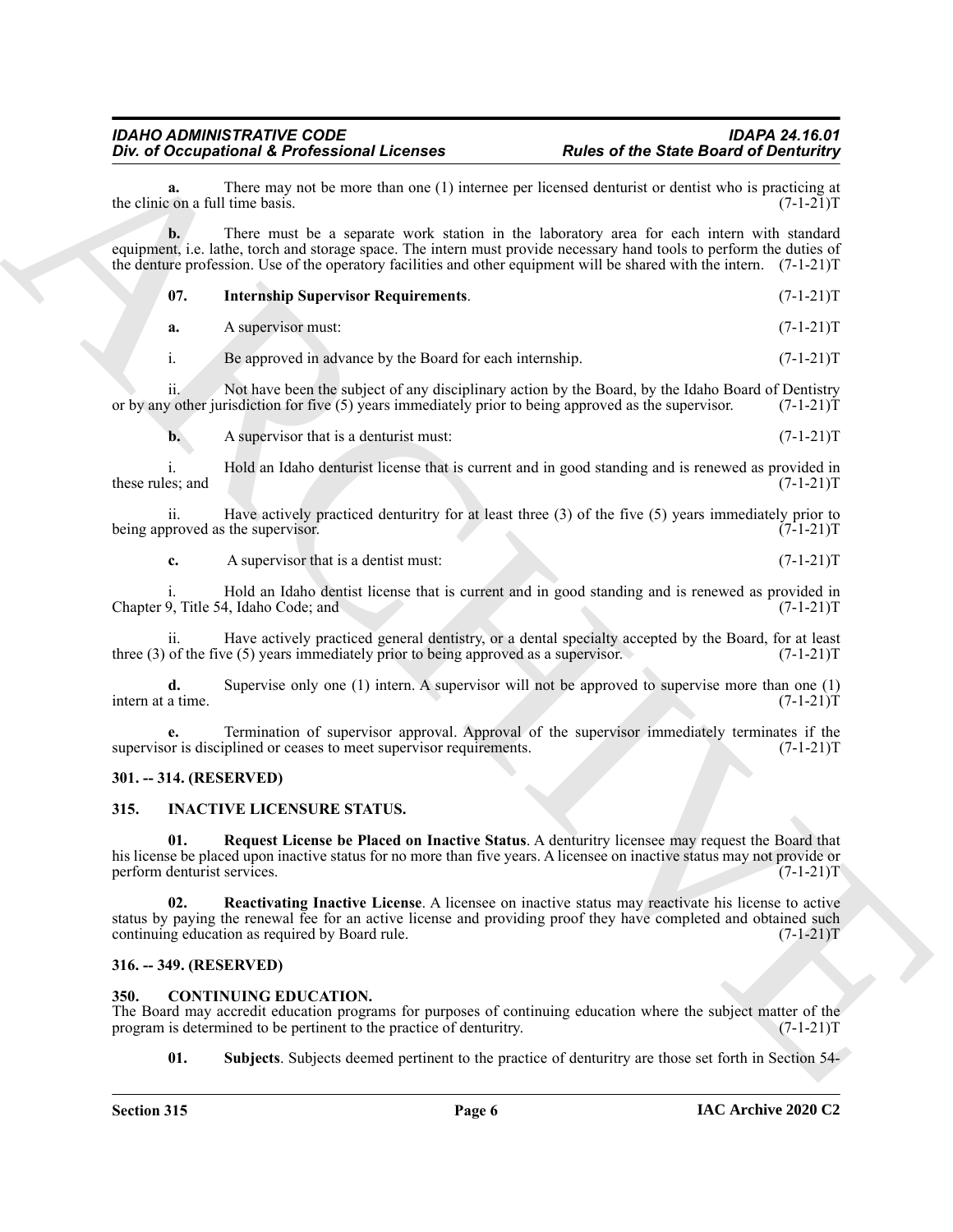#### *IDAHO ADMINISTRATIVE CODE IDAPA 24.16.01* **Div. of Occupational & Professional Licenses**

<span id="page-6-5"></span>3311(b), Idaho Code and may also include ethics courses. (7-1-21) (7-1-21)

One of Occupational K. Professional Licenses<br>
SHORE of the State Board of Devictional State Counter and Control of the State Board of Deviction<br>
SHORE CONTROL STATE CONTROL STATE CONTROL STATE CONTROL STATE CONTROL STATE **02. Request for Approval**. Requests for approval of continuing education programs must be made to the Board, in writing, and provide an outline of the program which the Board is being asked to approve. The request must also address the matters set forth in Subsection 350.05 below. Requests may accompany the annual renewal form or may be made to the Board in advance of the program for which approval is sought as indicated in Subsection 350.03, below.

<span id="page-6-7"></span>**03. Requests for Pre-Approval**. Requests for pre-approval of continuing education programs must be made to the Board, in writing, and provide an outline of the program which the Board is being asked to approve.<br>Requests for pre-approval must also address the matters set forth in Subsection 350.05 below. (7-1-21)T Requests for pre-approval must also address the matters set forth in Subsection 350.05 below.

**a.** Requests for pre-approval must be received by the Division of Occupational and Professional no less than eleven (11) working days prior to the date of the program. (7-1-21) Licenses no less than eleven  $(11)$  working days prior to the date of the program.

**b.** Requests for pre-approval which are not denied within ten (10) working days from receipt by the will be deemed approved.  $(7-1-21)$ Division will be deemed approved.

**c.** Only those continuing education programs sponsored by recognized educational institutions (such as accredited colleges or universities), state or national denturist boards or associations, will be eligible for pre-<br>approval consideration by the Board. All other programs will be considered at the time of renewal. (7-1 approval consideration by the Board. All other programs will be considered at the time of renewal.

<span id="page-6-4"></span>**04. Credit for Continuing Education Attendance**. Continuing education credit will be given only for actual time in attendance by the licensee. No credit will be given for non-instructive time. Correspondence or Home Study courses are not eligible for continuing education credits. (7-1-21)T

<span id="page-6-6"></span>**05. Requests for Approval of Programs**. All requests for approval or pre-approval of educational programs must be accompanied by a statement that includes the name of the instructor or instructors, the date and time and location of the course, the specific agenda for the course, and a statement by the licensee of how the course is believed to be pertinent to the practice of denturitry as specified in Section 54-3311(b), Idaho Code. (7-1-21)T

#### <span id="page-6-0"></span>**351. -- 399. (RESERVED)**

#### <span id="page-6-8"></span><span id="page-6-1"></span>**400. INSPECTIONS.**

<span id="page-6-10"></span>**01. Who May Examine or Inspect**. The Board or its agents may examine and inspect the place of business of any denturist at anytime during business hours or upon at least seventy-two (72) hours notice made by U.S. mail to the address of record of the denturist when the Board or its agents are unable to establish the regular business hours.  $(7-1-21)T$ 

<span id="page-6-9"></span>**02. Reason for Inspection**. Inspections are made to insure compliance with the Standards of Conduct and practice set forth in Section 450. Deficiencies are a violation of Section 450 and actionable against the denturist under Section 54-3314(c), Idaho Code. (7-1-21)T

#### <span id="page-6-2"></span>**401. -- 449. (RESERVED)**

#### <span id="page-6-3"></span>**450. STANDARDS OF CONDUCT AND PRACTICE.**

#### <span id="page-6-12"></span><span id="page-6-11"></span>**01.** Sanitation. (7-1-21)T

**a.** There must be three (3) separate rooms; a reception room, and operatory room and a laboratory.  $(7-1-21)T$ 

**b.** The operatory room must have hot and cold running water, basin with approved disposal system; ant soap; single-use towels, a cuspidor with running water and a closed waste receptacle. (7-1-21) disinfectant soap; single-use towels, a cuspidor with running water and a closed waste receptacle.

**c.** The laboratory room must have hot and cold running water, and basin with approved disposal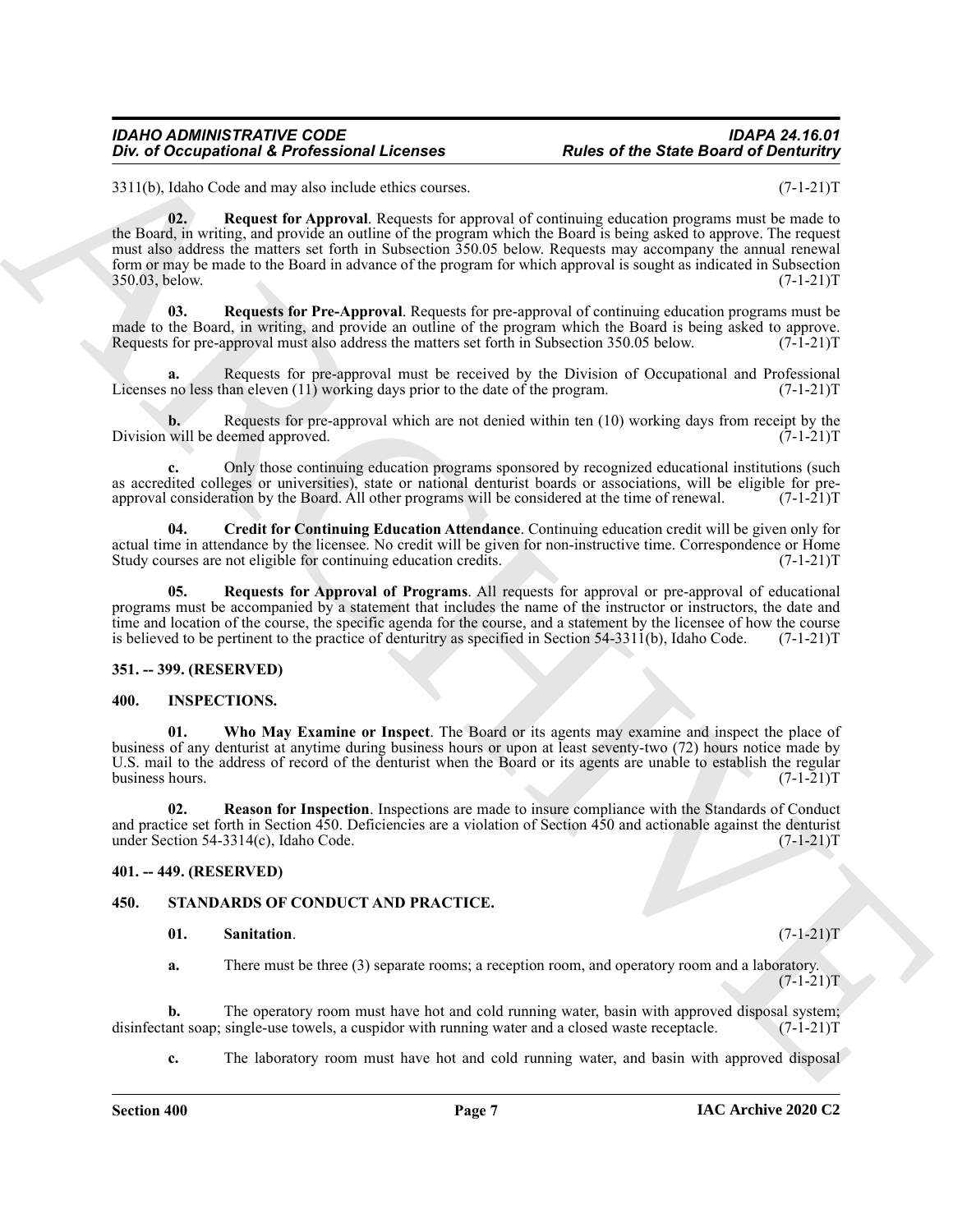#### <span id="page-7-2"></span>*IDAHO ADMINISTRATIVE CODE IDAPA 24.16.01 Div. of Occupational & Professional Licenses Rules of the State Board of Denturitry*

|                                      | Div. of Occupational & Professional Licenses                                                                                                                                                                                                                                                                                                                                                                                                                                                                                                                                                                                                                                                                                                                          | <b>Rules of the State Board of Denturitry</b> |             |
|--------------------------------------|-----------------------------------------------------------------------------------------------------------------------------------------------------------------------------------------------------------------------------------------------------------------------------------------------------------------------------------------------------------------------------------------------------------------------------------------------------------------------------------------------------------------------------------------------------------------------------------------------------------------------------------------------------------------------------------------------------------------------------------------------------------------------|-----------------------------------------------|-------------|
| system.                              |                                                                                                                                                                                                                                                                                                                                                                                                                                                                                                                                                                                                                                                                                                                                                                       |                                               | $(7-1-21)T$ |
| d.<br>of the public.                 | There must be a method of sterilization and disinfection evident and in use to insure the protection                                                                                                                                                                                                                                                                                                                                                                                                                                                                                                                                                                                                                                                                  |                                               | $(7-1-21)T$ |
| e.                                   | All floors, walls, ceiling and benches must be kept in a sanitary condition at all times.                                                                                                                                                                                                                                                                                                                                                                                                                                                                                                                                                                                                                                                                             |                                               | $(7-1-21)T$ |
| f.                                   | Every patient must have a separate and clean bib and a disposable cup.                                                                                                                                                                                                                                                                                                                                                                                                                                                                                                                                                                                                                                                                                                |                                               | $(7-1-21)T$ |
|                                      | The hands of every denturist must be washed in the presence of every patient with germicidal or<br>antiseptic soap and water. Every denturist must wear disposable gloves.                                                                                                                                                                                                                                                                                                                                                                                                                                                                                                                                                                                            |                                               | $(7-1-21)T$ |
| h.                                   | Adequate and conveniently located toilet facilities with hot and cold running water, basin with<br>approved disposal system, soap and single use towels will be provided within the building.                                                                                                                                                                                                                                                                                                                                                                                                                                                                                                                                                                         |                                               | $(7-1-21)T$ |
| Board or its agents.                 | All denturist offices are open to inspection anytime during the business hours to inspection by the                                                                                                                                                                                                                                                                                                                                                                                                                                                                                                                                                                                                                                                                   |                                               | $(7-1-21)T$ |
| 02.                                  | <b>Office Standards.</b>                                                                                                                                                                                                                                                                                                                                                                                                                                                                                                                                                                                                                                                                                                                                              |                                               | $(7-1-21)T$ |
| a.<br>work.                          | Denturists must take care to use proper sterilization and sanitation techniques in all phases of their                                                                                                                                                                                                                                                                                                                                                                                                                                                                                                                                                                                                                                                                |                                               | $(7-1-21)T$ |
| $\mathbf{b}$ .                       | A complete record of each patient must be kept.                                                                                                                                                                                                                                                                                                                                                                                                                                                                                                                                                                                                                                                                                                                       |                                               | $(7-1-21)T$ |
| c.                                   | All teeth and materials used must meet ADA standards.                                                                                                                                                                                                                                                                                                                                                                                                                                                                                                                                                                                                                                                                                                                 |                                               | $(7-1-21)T$ |
| 03.                                  | Advertisements.                                                                                                                                                                                                                                                                                                                                                                                                                                                                                                                                                                                                                                                                                                                                                       |                                               | $(7-1-21)T$ |
|                                      | No denturist may disseminate or cause the dissemination of any advertisement or advertising that is<br>any way fraudulent, false, deceptive or misleading.                                                                                                                                                                                                                                                                                                                                                                                                                                                                                                                                                                                                            |                                               | $(7-1-21)T$ |
| 04.                                  | <b>General Conditions.</b>                                                                                                                                                                                                                                                                                                                                                                                                                                                                                                                                                                                                                                                                                                                                            |                                               | $(7-1-21)T$ |
|                                      | Conditions deemed by investigators to be a menace to the public health will be brought to the<br>attention of the Board for consideration and immediate action.                                                                                                                                                                                                                                                                                                                                                                                                                                                                                                                                                                                                       |                                               | $(7-1-21)T$ |
| b.<br>denturist's place of business. | These Standards of Conduct and Practice must be conspicuously posted in every licensed                                                                                                                                                                                                                                                                                                                                                                                                                                                                                                                                                                                                                                                                                |                                               | $(7-1-21)T$ |
| 05.                                  | Patient Record. A denturist must record, update and maintain documentation for each patient<br>relevant to health history, clinical examinations and treatment, and financial data. Documentation must be written or<br>computerized. Records must be maintained in compliance with any applicable state and federal laws, rules and<br>regulations, including the health insurance portability and accountability act (HIPAA), P.L. 104-191 (1996), and the<br>health information technology for economic and clinical health act (HITECH), P.L. 111-115 (2009). Such records<br>must be accessible to other providers and to the patient in accordance with applicable laws, rules and regulations.<br>Records must include, but are not limited to, the following: |                                               | $(7-1-21)T$ |
| a.                                   | Patient data, including name, address, date and description of examination;                                                                                                                                                                                                                                                                                                                                                                                                                                                                                                                                                                                                                                                                                           |                                               | $(7-1-21)T$ |
| b.                                   | Evidence of informed consent;                                                                                                                                                                                                                                                                                                                                                                                                                                                                                                                                                                                                                                                                                                                                         |                                               | $(7-1-21)T$ |
| c.                                   | Date and description of treatment, services rendered, and any complications;                                                                                                                                                                                                                                                                                                                                                                                                                                                                                                                                                                                                                                                                                          |                                               | $(7-1-21)T$ |
| d.                                   | Health history as applicable; and                                                                                                                                                                                                                                                                                                                                                                                                                                                                                                                                                                                                                                                                                                                                     |                                               | $(7-1-21)T$ |
|                                      | Any other information deemed appropriate to patient care.                                                                                                                                                                                                                                                                                                                                                                                                                                                                                                                                                                                                                                                                                                             |                                               | $(7-1-21)T$ |

<span id="page-7-3"></span><span id="page-7-1"></span><span id="page-7-0"></span>

| a. | Patient data, including name, address, date and description of examination;  | $(7-1-21)T$ |
|----|------------------------------------------------------------------------------|-------------|
| b. | Evidence of informed consent;                                                | $(7-1-21)T$ |
| c. | Date and description of treatment, services rendered, and any complications; | $(7-1-21)T$ |
| d. | Health history as applicable; and                                            | $(7-1-21)T$ |
| e. | Any other information deemed appropriate to patient care.                    | $(7-1-21)T$ |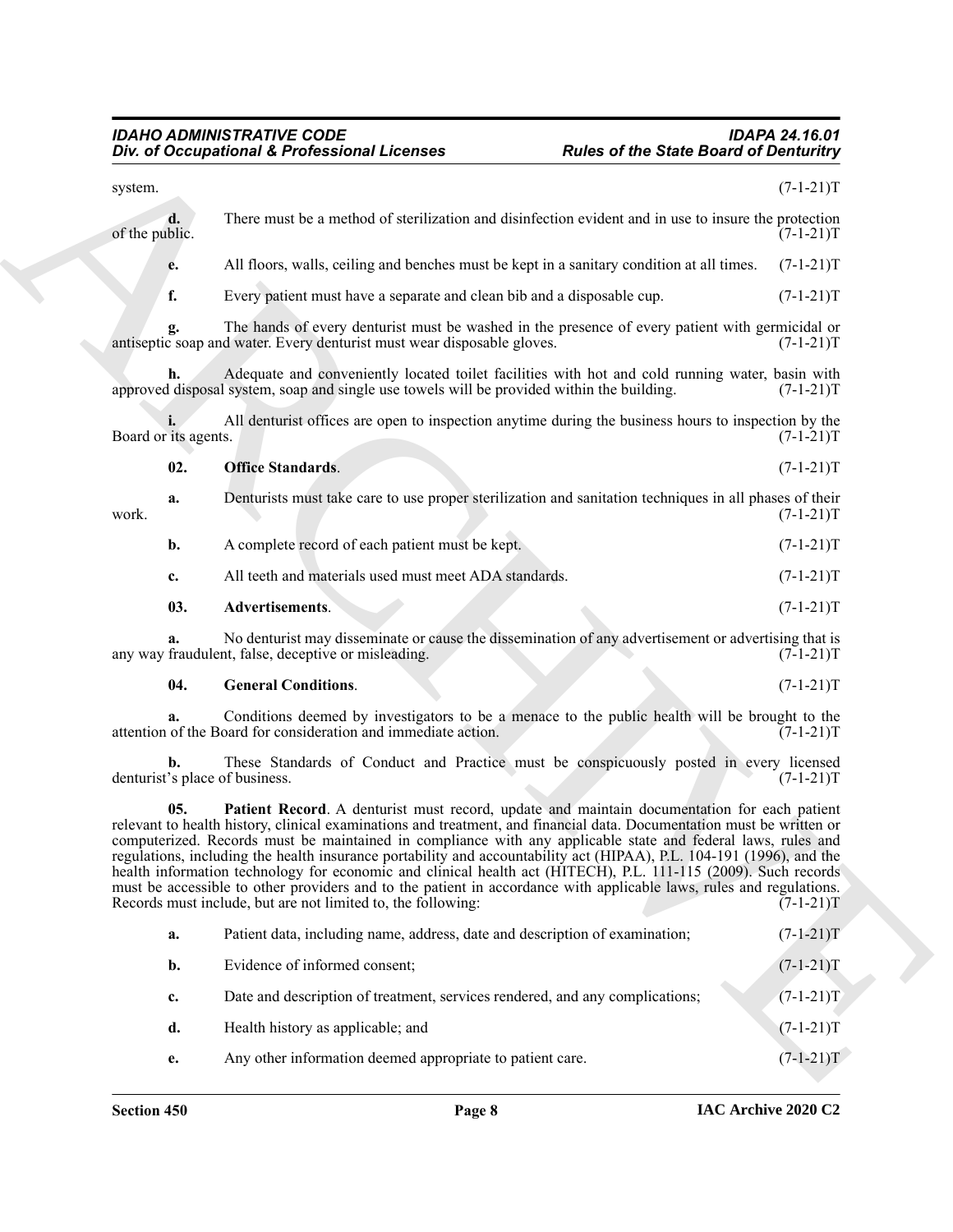**06.** Record Retention. Patient documentation, written or archived electronically by computer, must be for a minimum of seven (7) years and available upon request by the Board. (7-1-21) retained for a minimum of seven (7) years and available upon request by the Board.

#### <span id="page-8-0"></span>**451. -- 474. (RESERVED)**

#### <span id="page-8-15"></span><span id="page-8-1"></span>**475. REGISTRATION STATEMENT.**

To enable the Board to examine or inspect the place of business of any licensed denturist as referred to in Section 54-<br>3314(5)(b), Idaho Code, the filing of an annual statement is required of all licensed denturists. (7- $3314(5)$ (b), Idaho Code, the filing of an annual statement is required of all licensed denturists.

<span id="page-8-19"></span>**01.** Statement. must list the name and principal place of business of the denturist who is responsible ractice of denturitry at that location. (7-1-21) for the practice of denturitry at that location.

<span id="page-8-18"></span>**02. Other Business Locations**. Any other business locations maintained by the principal denturist and all denturists employed at the business. (7-1-21)T

<span id="page-8-16"></span>**03. Date of Filing**. must be filed with the Board annually or within ten (10) days of any change in cation, identity of principal denturist or denturist employees. (7-1-21) either location, identity of principal denturist or denturist employees.

<span id="page-8-17"></span>**04. Failure to Timely File**. Failure to timely file or update this statement will constitute grounds for e pursuant to Section 54-3314(a), Idaho Code. discipline pursuant to Section  $54-3314(a)$ , Idaho Code.

#### <span id="page-8-9"></span><span id="page-8-2"></span>**476. GUARANTEE OF DENTURIST SERVICES.**

For d'Occupational & Professional Licenses<br>
Units of the State Board of Denisinity<br>
(a) Record Research of the Eure Record Contains (a) and the results of the Eure Record Contains (a) by complete  $\frac{1}{(1 + 1)^2}$ <br>
(4) REGR As prescribed in Section 54-3320(c), Idaho Code, unconditional guarantee of denturist services will require that the licensee refund, in full, any monies received in connection with the providing of denturist services, if demanded by the purchaser within ninety (90) days of delivery of the dentures, or the providing of services for which a fee is charged.  $(7-1-21)$ T charged.  $(7-1-21)$ T

<span id="page-8-12"></span>**01. Ninety Day Period**. The ninety (90) day period will be tolled for any period in which the denturist possession or control of the dentures after original delivery. (7-1-21) has taken possession or control of the dentures after original delivery.

<span id="page-8-14"></span>**02. Written Contract**. By written contract signed by the purchaser, the denturist may specify the amount of the purchase price of the dentures, if any, that is nonrefundable should the consumer choose to cancel the purchase within the guarantee period. (7-1-21)T

**03. Nonrefundable Amount**. Under no circumstances will the nonrefundable amount exceed twenty-<br>ent (25%) of the total purchase price of the dentures. (7-1-21) five percent  $(25%)$  of the total purchase price of the dentures.

<span id="page-8-13"></span><span id="page-8-11"></span><span id="page-8-10"></span>**04.** Limitation. There is no limitation on the consumer's right to cancel. (7-1-21)T

**05. Cancellation of Agreement**. If the licensee elects to cancel the agreement or refuses to provide adjustments or other appropriate services to the consumer, the consumer will be entitled to a complete refund.  $(7-1-21)T$ 

#### <span id="page-8-3"></span>**477. -- 479. (RESERVED)**

#### <span id="page-8-7"></span><span id="page-8-6"></span><span id="page-8-4"></span>**480. DISCIPLINE.**

**01.** Civil Fine. The Board may impose a civil fine not to exceed one thousand dollars (\$1,000) upon a denturist for each violation of Section 54-3314(a), Idaho Code. (7-1-21)<sup>T</sup> licensed denturist for each violation of Section  $5\overline{4}$ -3314(a), Idaho Code.

<span id="page-8-8"></span>**02. Costs and Fees**. The Board may order a licensed denturist to pay the costs and fees incurred by the Board in the investigation or prosecution of the licensee for violation of Section 54-3314(a), Idaho Code. (7-1-21)T

#### <span id="page-8-5"></span>**481. -- 999. (RESERVED)**